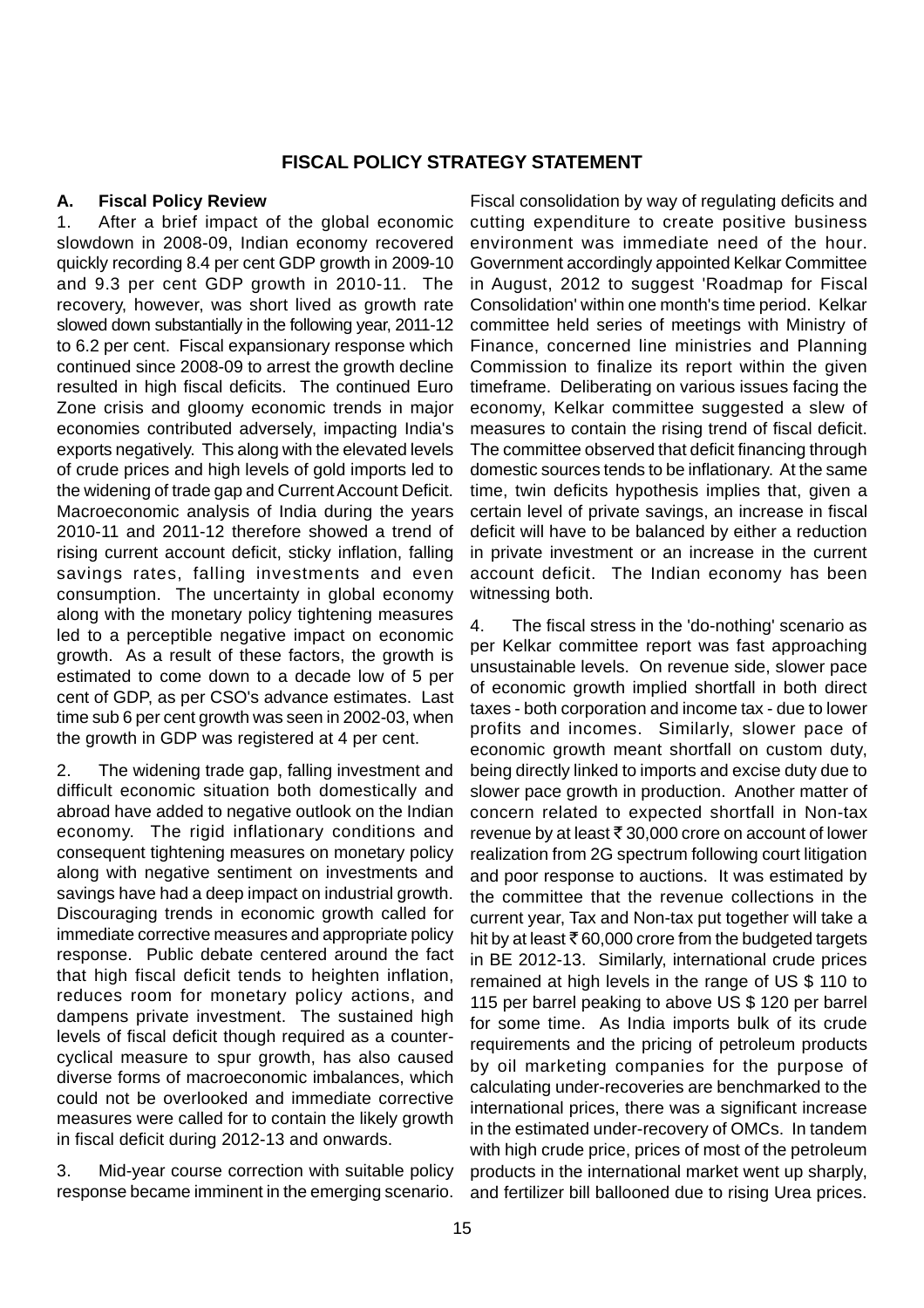Therefore, it was estimated that the subsidy 7. expenditure would rise by about  $\bar{\tau}$  70,000 crore. Accordingly, it was estimated that unless immediate corrective measures are taken the deficit will be well above 6.1 per cent of GDP.

5. The net effect would be 'crowding-out' of private sector financing for investment due to large gross borrowing requirement. In an extremely fragile world market financing of this magnitude would be creating huge risks for macroeconomic and external stability. Against this scenario and aided by Kelkar committee recommendations, government undertook the task of meeting the challenge. As a first credible step towards fiscal consolidation, the fiscal deficit target was revised from 5.1 per cent to 5.3 per cent for the current year. As per the roadmap of fiscal consolidation laid down by the government the fiscal deficit in 2013-14 has been projected at 4.8 per cent, to be reduced by 0.6 per cent every year to achieve 3.0 per cent target by the end of the plan period, viz. 2016-17. In order to achieve the target for Disinvestment, committee of secretaries was constituted in the Ministry of Finance. Similarly, efforts were made to mop up revenues both tax and non-tax to contain the fiscal deficit within the projected targets. However, shortfall in the customs duty on indirect side and non-realization of targeted revenues from Spectrum sale on the Non-tax side had to be factored in.

#### **Roadmap for Fiscal Consolidation**

6. On the expenditure side, government took major decisions to contain government spending on subsidy. The choice was between the devil and the deep sea. Raising diesel and LPG prices to meet the widening gap would have been inflationary in the short run but not passing on the price escalation and thereby increasing fiscal deficit would have only enhanced the fiscal strains. As a result, Government was forced to take corrective measures for increasing in the price of diesel by 5 per litre, allowing oil marketing companies (OMCs) to raise diesel prices by small amounts regularly, and a cap on the number of subsidized LPG cylinders. The rationale was that the current level of fuel subsidy was unsustainable and a gradual increase in prices over extended period of time would ease the impact on inflation. This also meant that though the decision will ease pressure on subsidies in due course, in the immediate future government will have to meet the rising subsidy bill. It was estimated that on account of revenue shortfall and increased government spending, largely on subsidies, there will be need for curbing other expenditures to remain within the announced fiscal deficit target of 5.3 per cent in 2012-13.

Accordingly, government undertook major exercise of rationalizing both Plan and Non-plan spending to match the revenues. Therefore, with a view to rationalize of expenditure and optimize available resources, measures for economy cut, reduction in plan and non-plan expenditure to reprioritize releases based on implementation schedule and actual requirements based on pace of expenditure etc. were taken to contain public spending within the available resource limits and targeted levels of fiscal deficit. While, government took major steps towards containing its spending and mopping up resources in keeping with fiscal discipline, important steps were also taken to infuse confidence in the market for growth revival. Government took important administrative decisions including allowing FDI up to 49 per cent in Insurance sector, permitting FDI in multi brand retailing, carrying out amendment in banking regulation laws to allow foreign banks, deferring General Anti-Avoidance Rule etc. Government's proactive stance in carrying forward reforms along with credible steps to limit spending and contain fiscal deficit has been instrumental in reviving the market sentiments and infusing fresh confidence in the Indian economy, the result of which will be seen to some extent in the next financial year.

8. Increase in tax to GDP ratio coupled with lower than budgeted expenditure has demonstrated government's ability to rein in the escalating fiscal deficit. The step was much needed and removed substantial gloom in the market, as it provided some leg-room for easing of monetary policy measures by the RBI. Firm action to control public spending and easing of inflationary pressure led to downward revision of interest rates by the Reserve Bank in January, 2013. Easing of 25 basis points on the interest rates, first since April 2012, combined with lowering of Cash Reserve Ratio by another 25 bps provided the much needed fillip to the market sentiments. The mid-course correction undertaken during the year and proposed to be sustained during 2013-14 has been a much needed catalyst much needed for revival of the market confidence and economic growth.

9. Reform process under taken in the current year, forms the basis of fiscal policy of the government during 2013-14. Proactive policy decisions, contained government spending to provide space for private investment, along with reforms to attract capital inflows are expected to be key drivers of growth revival during 2013-14. Accordingly, having made the base corrections on expenditure front, fiscal policy of the government in 2013-14 is aimed at continuing with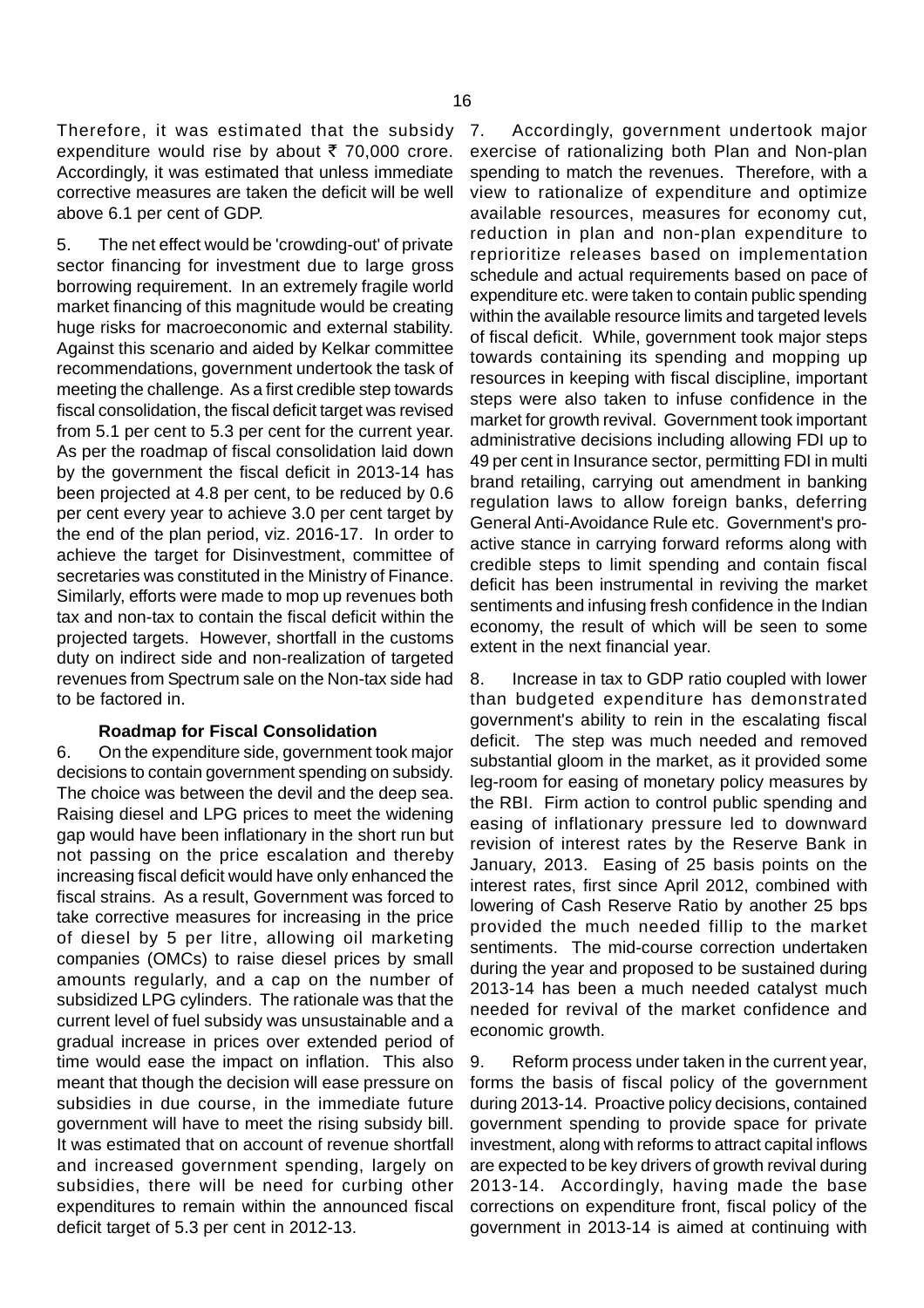the trend by providing for an affordable and realistic growth of 6.6 per cent for Plan expenditure. At the same time, revenues are targeted to grow at an improved 10.9 per cent of the GDP, through additional resource mobilization as well as bringing out improvements in overall tax administration, thereby bringing down the fiscal deficit to the projected levels of 4.8 per cent.

#### **FRBM Act - Rules Notified**

10. As part of amendments to the FRBM Act, 2003, carried out as part of the Finance Bill, 2012 one of the key changes related to the laying of a Medium Term Expenditure Framework (MTEF) in the Parliament, in the Session immediately following the Budget session. The objective of the MTEF statement is to have a closer integration between the expenditure and medium term fiscal targets planned by the Government. The MTEF sets forth a three-year rolling target for the expenditure indicators along with specification of underlying risks and assumptions involved. Projections made by the Government over a three year framework are vertically expanded for the expenditure side in the statement for various sectors. The statement gives confidence to administrative Ministries / Department of certainty of allocations over a medium term framework for better planning of activities under various government programmes.

11. In pursuance of the above amendments MTEF statement was laid for the first time in Monsoon session in September, 2012 before the Parliament. The statements contained a three year expenditure framework for various sectors viz. Education, Health, Energy, Rural and Urban development and Transport etc. and were shown separately for revenue and capital expenditure. The fiscal deficit targets adopted in the roadmap formed the basis of the new FRBM Rules notified. Accordingly, government laid down that the fiscal deficit will be contained within 5.3 per cent in 2012-13, with gradual reduction of 0.5 per cent to achieve 4.8 per cent in the year 2013-14 and followed by 0.6 per cent reduction in subsequent years to achieve the target of 3.0 per cent level in 2016-17. Further, the target of Revenue deficit have been reset to bring it down to below 2.0 per cent by 2015-16 and to eliminate Effective Revenue Deficit in the same time period.

12. The concept of effective revenue deficit was introduced in the Budget 2010-11. It effectively brings out structural problems in the revenue expenditure in federal set-up and attempts to resolve these by laying greater emphasis on development related expenditure at field level. Coupled with fiscal deficit target, this

fiscal indicator would ensure allocation of borrowed resources in productive sector through creation of capital assets and at the same time would bring the debt and liabilities as percentage of GDP to a more sustainable level. The emphasis to eliminate effective revenue deficit by 2015-16, and generate adequate surplus thereafter would help in augmenting resources for financing investment and capital expenditure (including grants for creation of capital assets).

13. The Budget 2013-14 is being presented in the backdrop of a decade low GDP growth rate and continuing uncertainties in the global economic scenario. Government is faced with the unenviable task of providing a kick start to the revival of growth process by continuing reforms to attract investments and manufacturing while at the same time vacate space for private investments through adequate fiscal consolidation measures.

#### **B. FISCAL POLICY FOR 2013-14**

14. The fiscal policy of 2013-14 has been calibrated with two fold objectives - first, to aid economy in growth revival; and second, to bring down the deficit from 2012-13 level so as to leave space for private sector credit as the investment cycle picks up. Having undertaken mid-year course correction to contain government spending within sustainable limits during the current financial year, Budget 2013-14 provides for a measured increase in plan expenditure by 6.6 per cent over the budgeted estimates of last year. However, this marks an increase of 29.6 per cent over the revised estimates of 2012-13. A growth of 10.8 per cent has been provided for Non-plan expenditure in BE 2013-14 over RE 2012-13 keeping in view the requirements for Defence, Subsidies, Interest payments, Finance Commission Grants and increase in salaries and pensionary payments etc. This would result in overall expenditure increase of 16.3 per cent in BE 2013-14 over RE 2012-13. As a result of these measures, fiscal deficit is estimated to come down to 4.8 per cent of GDP, in keeping with the revised roadmap for fiscal consolidation announced by the government. As percentage of GDP, total expenditure is estimated to remain at same level in BE 2013-14 as in RE 2012-13 at 14.3 per cent.

15. Apart from containing growth in expenditure, the reduction in fiscal deficit is planned to be achieved in conjunction with targeted revenue augmentation both through tax and non-tax revenues. Tax to GDP ratio estimated at 10.7 per cent of GDP in BE 2012-13 is estimated to fall to 10.4 per cent of GDP in RE 2012-13, due to slowdown in economic growth. Tax to GDP ratio is estimated to increase to 10.9 per cent in BE 2013-14,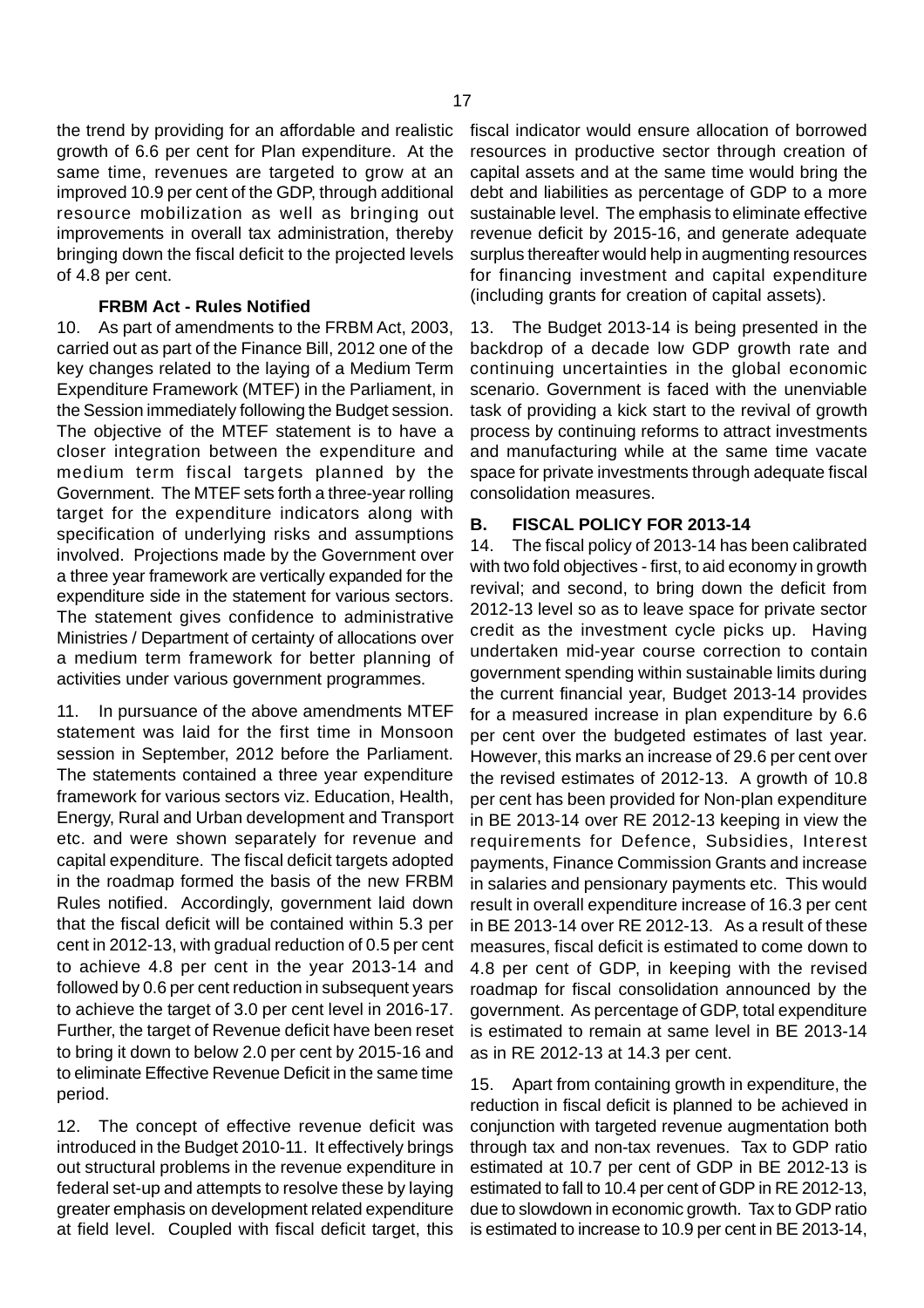with the growth of 19.1 per cent over RE 2012-13. Substantial growth of 32.8 per cent has been provided for non-tax revenue in BE 2013-14 as compared to RE 2012-13. However, this has to be seen against the fact that RE 2012-13 was substantially lower than BE 2012-13 due to shortfall from 2G spectrum sale. Compared to BE 2012-13, an increase of 4.6 per cent has been provided which is as per the trend for Non-tax receipts over last several years.

16. On the expenditure front, apart from measures taken to control increase in spending, certain key policy decisions relating to subsidies have been taken by the Government. Apart from measures taken to reduce fuel subsidy through deregulation of diesel prices in a phased manner and capping of subsidized LPG, there is need to look at revision of Kerosene prices also. These measures are expected to substantially bring down under recoveries and the resultant fuel subsidy requirements to sustainable levels. On the fertilizer side, decision to move towards nutrient based subsidy (NBS) regime along with recent trends of softening in the rates of imported fertilizers is expected to contain the requirements on fertilizer subsidy in 2013-14. Further measures by revision of prices are overdue.

17. As regards Food subsidy, Government stands committed to extending food security to all and take adequate measures to carve out fiscal space for its adequate provisioning. 'National Food Security Bill' was introduced in Parliament in 2011 and was subsequently referred to Standing Committee on Food, Consumer Affairs and Public Distribution in January, 2012. After completing the process of deliberation with various stakeholders viz. State Government / UT administration, Central Ministries/ Departments and other individuals / organization, the Standing Committee presented its report on the Bill in January, 2013. Various recommendations related to coverage, entitlement, improvement in identification process and delivery systems have been made by the Standing Committee. Government after giving due consideration to the recommendation will be making suitable changes to the 'National Food Security Bill'.

18. While there will be additional funding requirements on account of the proposed 'National Food Security Bill' it will be the endeavor of the Government to ensure better coverage through improved operational efficiency. In this regard Government has taken measures to reduce the cost of working capital of Food Corporation of India (FCI) by extending Ways and Means advance at lower cost. Measures will also be taken to reduce the administrative cost of FCI in food grains delivery to

offset the additional food subsidy requirements to the extent feasible. As per the recommendations of the Standing Committee, Government will support nonprocuring States to strengthen their procurement machinery by creating suitable institutional mechanism and by adopting Decentralized Procurement Scheme (DPS) and also by leveraging food credit facilities offered by RBI. Government shall be pursuing with the State Governments to adopt DPSsystem for more efficient food grains management and lower cost of delivery to entitled population. Sufficient provision has been made to accommodate additional food subsidy requirements on account of the National Food Security Bill, planned to be implemented during the financial year 2013-14. It is estimated that the incremental requirement on account of Food Security Bill in the initial year will be limited, but will go up in the subsequent years after full scale implementation.

#### **Tax Policy**

19. During the fiscal consolidation period, the tax-GDP ratio improved significantly from 9.2 per cent in 2003-04 to 11.9 per cent in 2007-08. This has been achieved through rationalization of the tax structure (moderate levels and a few rates), widening of the tax base, and reduction in compliance costs through improvement in tax administration. The extensive adoption of information technology solutions and reengineering of business processes has also fostered a less intrusive tax system and encouraged voluntary compliance. These measures resulted in increased buoyancy in tax revenues till 2007-08 and helped in achieving fiscal consolidation through revenue measures alone. Due to the stimulus measures undertaken largely on the tax side during the global economic crisis in 2008-09 and 2009-10, as a measure to insulate Indian economy from the adverse impacts of global economic crisis and slow down in domestic growth, the gross tax revenue as percentage of GDP declined sharply to 9.7 per cent in 2009-10.

20. Further, due to high international prices and as a measure to insulate consumers and to reduce under recoveries government had to further reduce taxes/ duty on petroleum products in 2011-12. As a result the gross tax receipts as percentage of GDP in 2011-12 declined to 9.9 per cent from 10.2 per cent in 2010-11. However, with partial roll back of stimulus measures in indirect taxes, it was estimated that tax receipt as percentage of GDP would improve to 10.7 per cent in 2012-13. With moderation of growth rate in 2012-13, the tax-GDP ratio has been revised to 10.4 per cent. Continuing on the path of fiscal consolidation with a view to narrow the gap in government spending and resources, the tax-GDP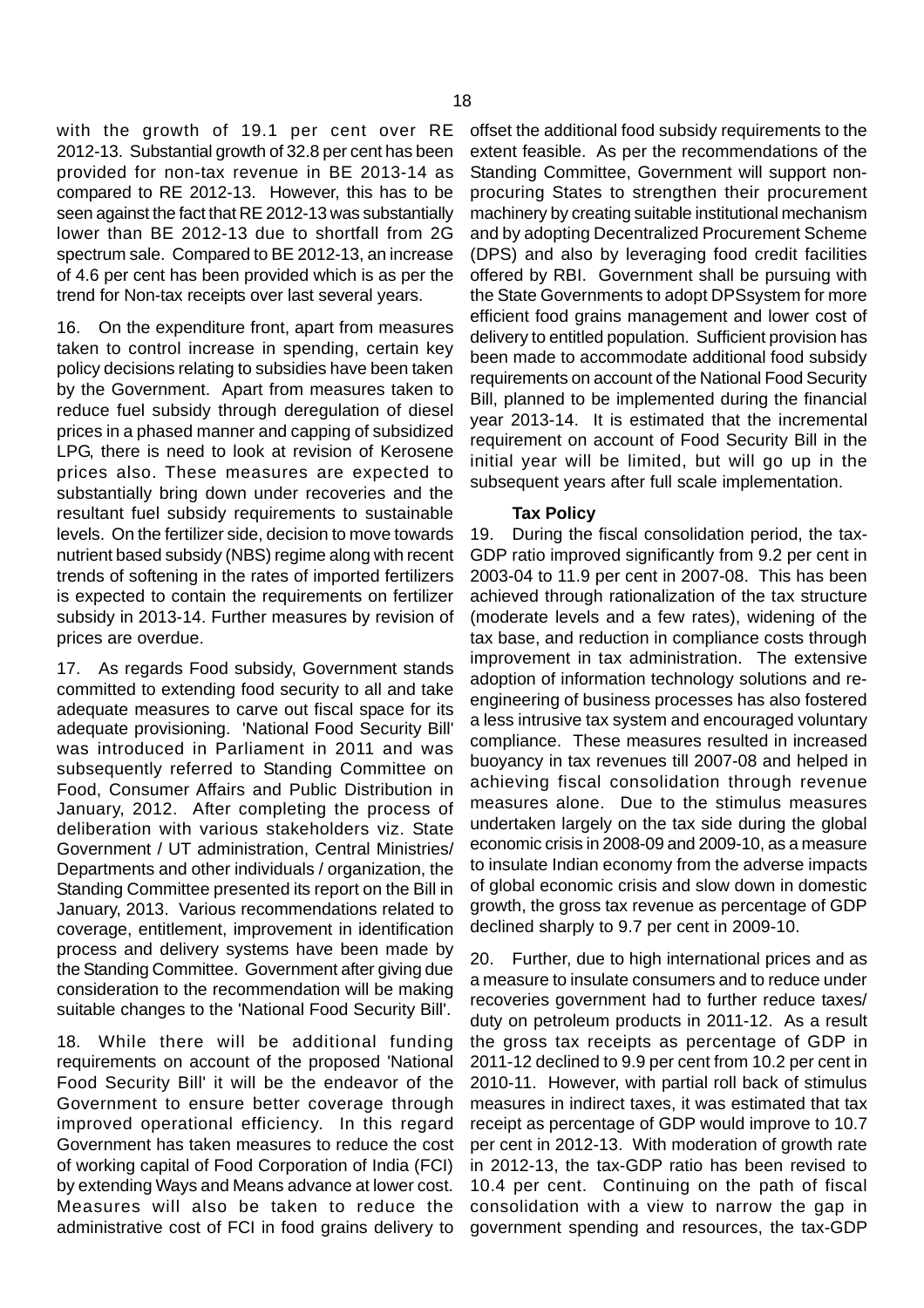ratio has been targeted at 10.9 per cent in the BE  $\rightarrow$ 2013-14 with a growth rate of 19.1 per cent. This includes additional resource mobilization, while maintaining pro-growth stance.

## **Indirect Taxes**

21. In keeping with the overall thrust of fiscal policy, in the realm of indirect taxes also, the stance during 2013-14 would be in favour of further fiscal consolidation, stability in duty rates, rationalization of duty structure by way of withdrawal of certain exemptions without increasing the tax burden on common man. This is in line with the medium term objective of enhancing the tax-GDP ratio both through base expansion as well as administrative improvement.

22. In the medium term, the most significant step from the point of view of broadening the tax base and improving revenue efficiency through better compliance is the introduction of Goods and Services Tax (GST). As far as Central taxes viz. Central Excise duties and Service Tax are concerned, a fair amount of integration has already been achieved, especially through the cross-flow of credits across the two taxes. It would be possible to realize full integration of the taxation of goods and services only when the State VAT is also subsumed and a full-fledged GST is launched.

23. There are several specific proposals in the Budget 2013-14 to recalibrate the tax effort on indirect taxes so that fiscal consolidation may be achieved in the short term. The important and revenue significant proposals include:

- Increase in excise duty on mobile phones of retail sale price exceeding  $\bar{\tau}$  2000 from 1 per cent to 6 per cent.
- Increase in excise duty on SUVs from 27 per cent to 30 per cent.
- Increase in basic customs duty on high end motor cars from 75 per cent to 100 per cent.
- Increase in excise duty on cigarettes.
- Increase in basic customs duty on Set Top Boxes from 5 per cent to 10 per cent.
- Imposition of basic customs duty on steam coal at 2 per cent and CVD at 2 per cent. On bituminous coal, basic customs duty is being reduced from 5 per cent to 2 per cent and CVD from 6 per cent to 2 per cent.
- Increase in basic customs duty on raw silk from  $\leftrightarrow$ 5 per cent to 15 per cent.
- Levy of export duty on bauxite and unprocessed ilmenite at 10 per cent and on upgraded ilmenite at 5 per cent.
- Increase in excise duty on marble slabs and tiles from  $\bar{\tau}$  30 per square metre to  $\bar{\tau}$  60 per square metre.
- To allow one time voluntary compliance encouragement scheme by way of waiver of interest and penalty, to stop filers, non-filers, nonregistrant and service providers who have not disclosed true liability in the returns filed by them during the period from October 2007 to December 2012.
- Imposition of service tax on all air-conditioned restaurants.

24. Government had earlier revised the customs duty on standard gold bars from 4 per cent to 6 per cent, with a view to contain the impact of gold imports on the Current Account Deficit. It is expected that the decision will also have a favourable impact on revenue collections in the immediate future. It is Government's objective to provide non-adversarial tax administration by simplifying, rationalizing and modernizing customs, central excise and Service tax procedures.

#### **Direct Taxes**

25. Government policy on Direct taxes has been to achieve growth while maintaining a regime of moderate tax rates. Tax collection is the product of two factors - tax rates and tax base. There will be no change in the rate of personal income tax and the rate of tax for the domestic and foreign companies in respect of income earned in the financial year 2013-14. Additionally, surcharge has been proposed under various categories.

26. Expansion of tax base is a continuous process and involves measures on both legislative and administrative fronts. Major policy proposals in the Union Budget 2013-14 intended to broaden tax base are:

- ♦ Tax Deduction at Source at the rate of 1 per cent on immovable property (other than agricultural land) having value exceeding  $\bar{\tau}$  50 lakhs.
- Final withholding tax on unlisted companies at the rate of 20 per cent on the income distributed to shareholders through buy back of shares.
- Commodities Transaction Tax is proposed to be levied on sale of commodity derivative at the rate of 0.01 per cent.
- Tax on payments by way of royalty and fees for technical services to non-residents to be raised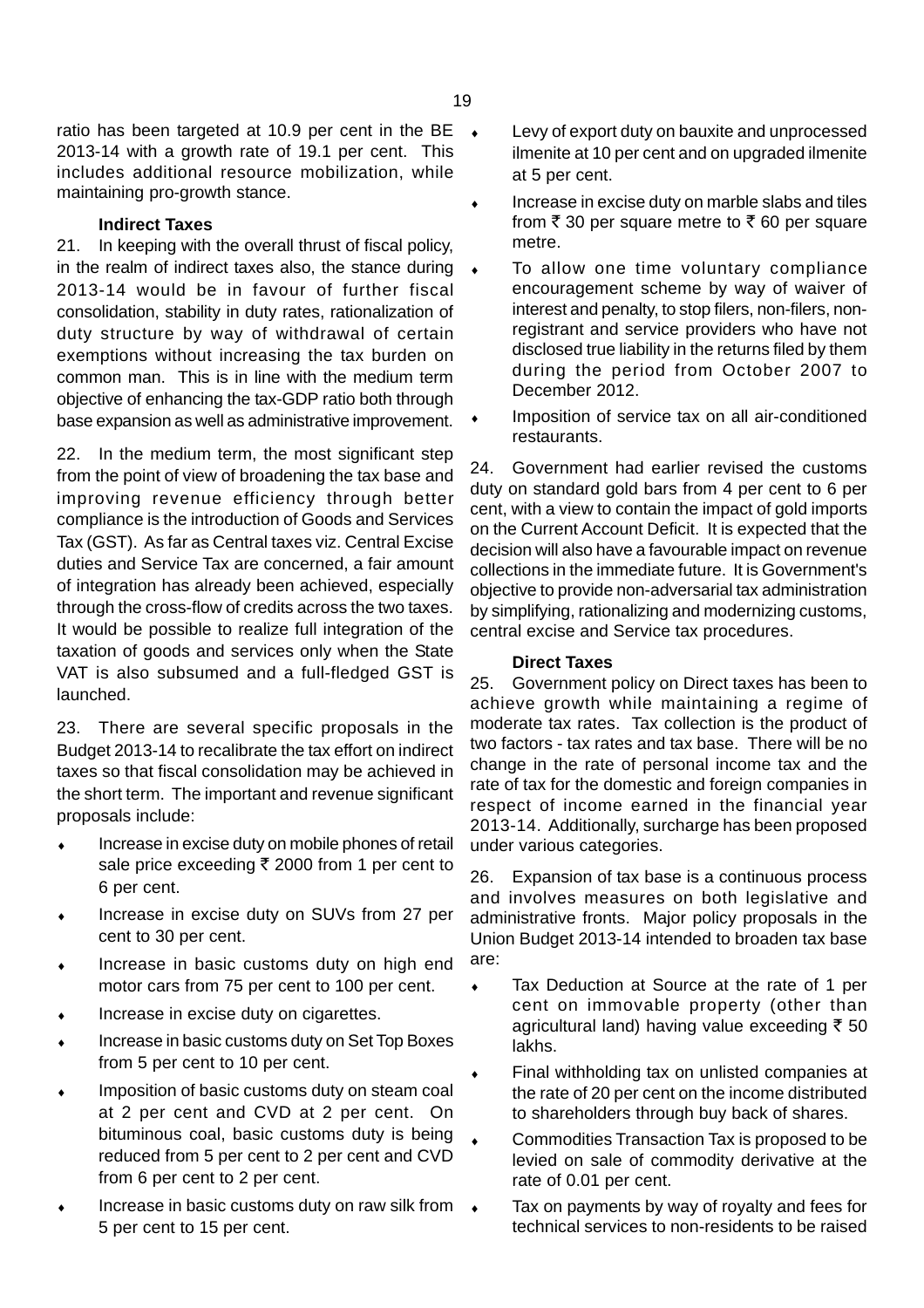rates if lower will apply.

- It is proposed to provide that where the stamp duty value on transfer of immovable property held as stock in trade is greater than the sale consideration, the stamp duty value will be considered as full value of consideration.
- General Anti-Avoidance Rule has been deferred till 31st March, 2016.

27. The administrative and information technology initiatives are:

- Extensive use of technology is being made for collection of information without intrusive methods. 360 degree profiling of taxpayers and potential taxpayers is being done for gathering information regarding their sources of income and spending habits. Information technology tools are being developed for exhaustive collection of information and maintenance of database. Information collected from returns of income and other sources is collated and specific targeted action can be taken against tax evaders.
- The large tax payer units are being expanded. The CPC at Bangaluru has become fully functional and CPC-TDS at Vaishali Ghaziabad has also gone live recently.

28. Tax buoyancy has come down to less than one, meaning thereby that tax collection has failed to keep pace with the growth in GDP. This is more pronounced in the corporate tax collection than in Personal Income tax collection. It is mainly due to the fact that net profitability of businesses and trade has been diminishing on account of rising inflation as compared to real GDP growth rate and higher cost of funds borrowed. These factors of inflation do not affect wages which mainly contributes to personal income tax collection.

#### **Contingent and other Liabilities**

29. The FRBM Act mandates the Central Government to specify the annual target for assuming contingent liabilities in the form of guarantees. Accordingly, the FRBM Rules prescribe a ceiling of 0.5 per cent of GDP for incremental guarantees that the Government can assume in a particular financial year. The Central Government extends guarantees primarily for the purpose of improving viability of projects or activities undertaken by the Government entities with significant social and economic benefits, to lower the cost of borrowing as well as to fulfill the requirement in cases where sovereign guarantee is a precondition for bilateral / multilateral assistance.

from 10 per cent to 25 per cent, however, DTAA 30. For better management of contingent liabilities, Government guarantee policy enumerates various principles which need to be followed before new contingent liabilities in the form of Sovereign Guarantees are undertaken. As guarantees extended by Government have the risk of its devolution on Government, the proposals are examined in the manner of a loan being taken directly by Government. The principles enunciated in the policy lay down framework for minimization of risk exposure of sovereign while undertaking these contingent liabilities. The principles include assessment of risk including the probability of a future payout, priority of the activity, institutional limits on guarantee for limiting exposure towards select sectors and reviewing the requirement of guarantee vis a vis other forms of budgetary support or comfort. Additional measures to further streamline the process of assuming risk could include charging of risk based premia disincentive for willful default, other part sharing of risk by the Government and insisting on guaranteed debt cost to be near the bench marked Government Securities rate.

> 31. The Stock of contingent liabilities in the form of guarantees given by government has increased in absolute terms from  $\bar{\tau}$  1,07,957 crore at the beginning of the FRBM Act regime in 2004-05 to ₹1,90,518.70 crore at the end of 2011-12. FRBM ceiling on guarantees which can be assumed by Government during a FY has resulted in reduced contingent liability to GDP ratio. Ratio which stood at 3.3 per cent in 2004-05 is now reduced to 2.1 per cent in 2011-12. The disclosure statement on outstanding Guarantees as prescribed in FRBM Rules, 2004 is appended in the Receipts Budget at Annex 5(iii). During the year 2011-12, net accretion to the stock of guarantees was ₹39, 515.70 crore, amounting to 0.44 per cent of GDP, which is within the limit of 0.5 per cent set under the FRBM Rules.

> 32. Government is also assuming liabilities for financing its activities by entering into annuity projects in respect to some infrastructure development activities. The commitments so made in these projects will occupy the fiscal space for future Governments and due care needs to be exercised in assuming these liabilities for the sake of intergenerational equity. As part of amended FRBM Rules, Government discloses its commited liabilities towards such projects including project costs and annual payouts under the annuity projects. These commitments on account of ongoing Annuity Projects under Ministries/ Departments are disclosed in the prescribed format in Receipts Budget at Annexure-8. The annuity projects contracted by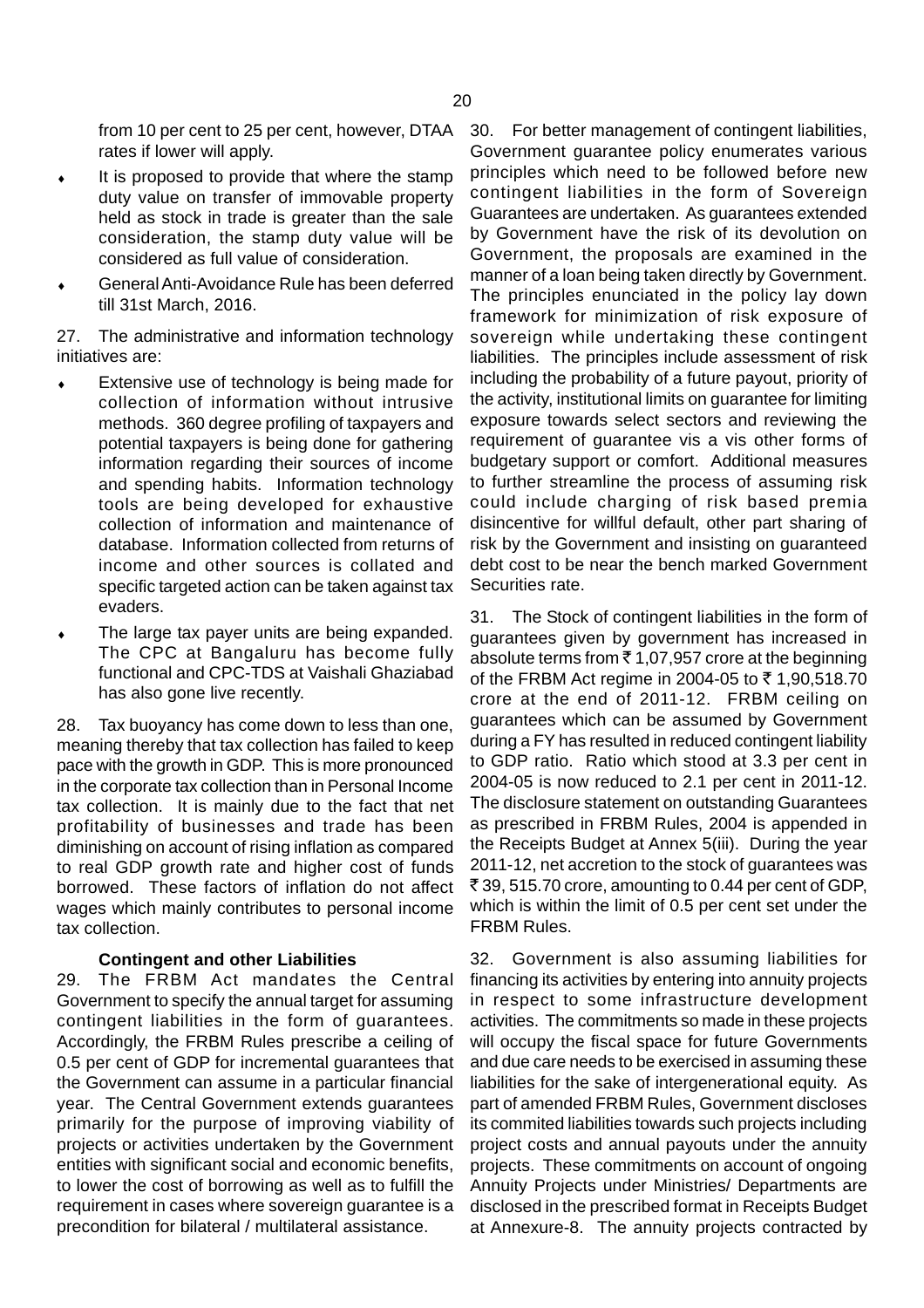Government have a total committed value of  $\bar{5}$  1,01,146.69 crore with annual payment of  $\bar{5}$  6,530.63 crore.

# **Government Borrowings, Lending and Investments**

33. Status Paper on Government Debt is published annually to improve transparency in dissemination of information related to public debt. The third edition of the document will be published in March, 2013. Prudent debt management is corner stone of good economic policy and experience in other part of the world has shown that vulnerability of debt profile to international shocks needs to be closely monitored in emerging global economic order. In India, debt policy is driven by the principle of gradual reduction of public debt to GDP ratio so as to further reduce debt servicing risk and create fiscal space for developmental expenditure. Indian debt profile is characterized by reliance on domestic market borrowings, with market determined rates rather than administered rates. Development of deep and wide secondary market for Government securities is one of the key reforms in this regard. Another important decision is to establish an independent Debt Management Office (DMO) in Ministry of Finance. While government is in process of introducing necessary legislation, Middle Office has been established in the interlude. The office is assisting government in issuance of calendar for borrowing and advice on selection of instruments and other related matters.

34. One of the key features on country's debt profile is diminishing proportion of external debt as percentage of total borrowing. Proportion of external debt in the Central Government debt has declined consistently in the recent years from 10 per cent in 2005-06 to 7.9 per cent in 2010-11. External borrowing is limited to bilateral / multilateral loans from select development partners for financing development projects. It has been decreasing in view of their exposure norms and income norms and the only significant bilateral partner as on date is Japan. The external funding has reduced significantly in RE 2012-13, as many projects are in inception stage and could not come up for payments while repayments were as per schedule, resulting in decline of net financing. The BE 2013-14 for external debt has been retained at BE 2012-13 level. With gradual decline in net inflow from Multilateral Institutions in the coming years, government would have the option of exploring other sources of external debt for example in the form of sovereign bond issuance to maintain a reasonable mix of domestic and external debt in its portfolio.

35. Apart from greater focus on market borrowings, the Government is also moving toward alignment of administered interest rates with the market rates. Interest rates on small savings are now linked with yields in secondary market for dated securities. The interest rates for every financial year are notified before 1st April. Collections under various small saving schemes, net of withdrawals, during the financial year form the source of funds for National Small Savings Fund (NSSF). The net collection is invested in Central and State Government Securities as per the recommendation of the Committee on Small Savings constituted in July, 2010. Redemption of these securities is reinvested in Central and State Government Securities in 50:50 ratio at prevailing rate of interest. States are provided excess interest relief based on their compliance with fiscal targets in respective FRBM Act. Interest payment to subscribers and cost of management constitute the expenditure under the fund and interest on Central and State Government Securities forms the income of the fund.

36. In 2012-13, net market borrowings at  $\bar{\tau}$  4,79,000 crore were budgeted to finance 93.3 per cent of gross fiscal deficit during 2012-13. Other sources of financing such as external assistance, state provident funds and National Small Savings Fund (NSSF) were budgeted to finance the remaining 6.7 per cent of GFD. During 2012-13, there was net inflow in the small savings account. However, as the net collection is invested in Central and State Securities as per the committee's recommendation and Thirteenth Finance Commission (FC-XIII) norms, the amount was required to be invested in State securities and net financing for Central government was reduced at the RE stage. As a result of lower realization than budgeted from external debt and small savings, and also to meet revised fiscal deficit target of 5.2 per cent, the net borrowing from Auction Treasury Bills (ATBs) was increased by  $\bar{\tau}$  20,000 crore viz. from BE 2012-13 of ₹9,000 crore to ₹29,000 crore.

37. However, fiscal position during the year remained mostly within the budgeted framework as a result of Government initiatives towards containing expenditure through economy measures and rationalization of plan and non-plan expenditure as well as optimum revenue mobilisation through improved compliance. The finances of State governments also reflect contained fiscal deficit as indicated by build-up of cash balances and increased investments in Central Government treasury bills. In 2012-13 Central Government also had additional cushion of higher opening cash balance at the beginning of the year. These factors enabled the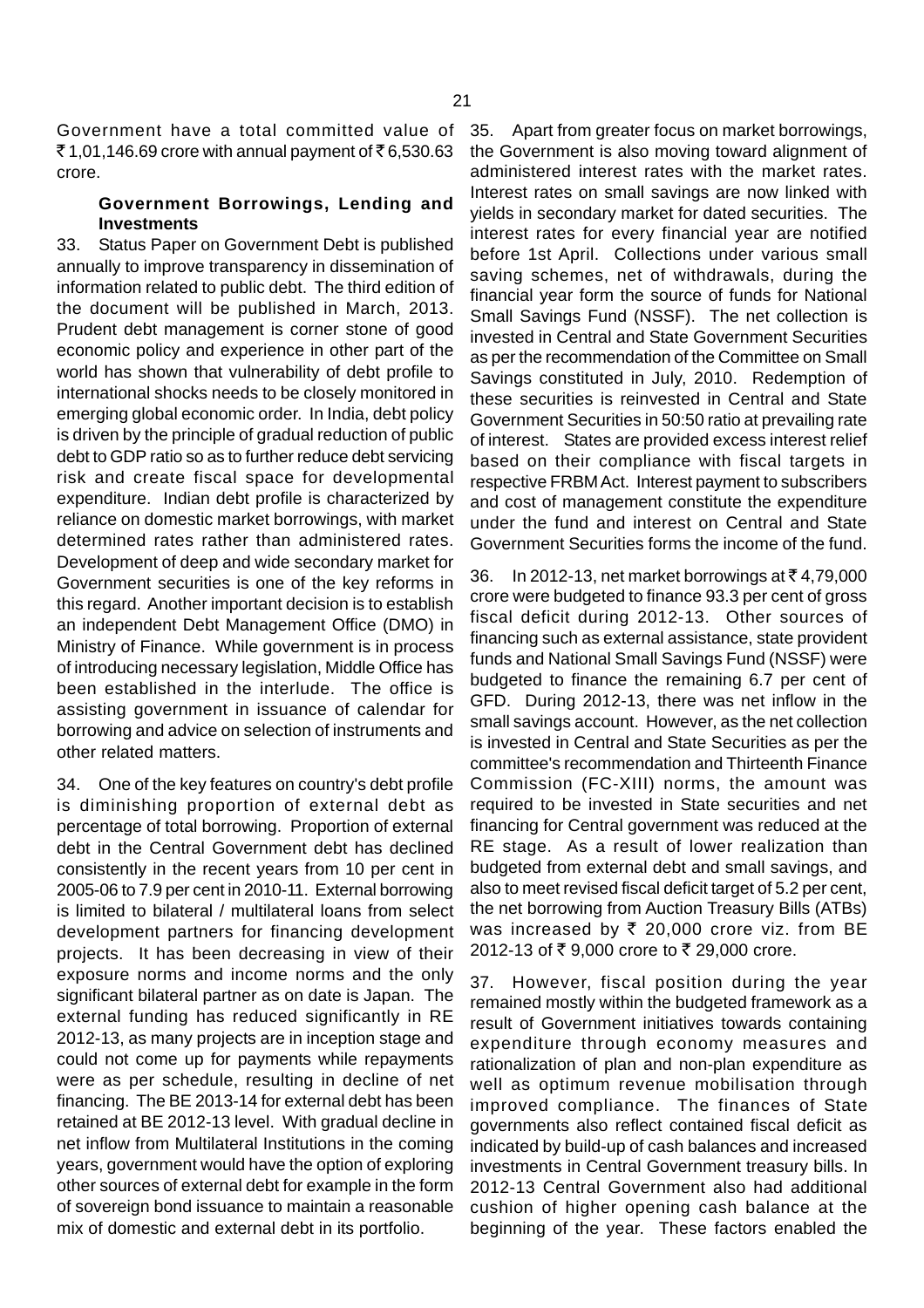Central Government to reduce its market borrowing for the year by  $\bar{\tau}$  12,000 crore to  $\bar{\tau}$  4,67,000 crore for fiscal year 2012-13. Borrowings programme for the year was completed smoothly in line with preannounced calendar for borrowings. The weighted average yield of primary issuance of dated securities during 2012-13 was lower at 8.36 per cent as compared with 8.52 per cent in the previous year while weighted average maturity increased to 13.50 years as against 12.66 years in the previous year.

38. Pursuing with Government's commitment to carry on with the fiscal consolidation measures, the fiscal deficit for 2013-14 is budgeted to decline to 4.8 per cent of GDP. Total borrowing requirement for 2013-14 has been budgeted at  $\bar{\tau}$  5,42,499 crore or 4.8 per cent of GDP. Net market borrowings of ` 4,84,000 crore has been budgeted to finance nearly 89 per cent of fiscal deficit. In absolute terms, net borrowing is increasing by 3.6 per cent over the previous year. In terms of GDP, however, they are budgeted to decline to 4.3 per cent as compared with 4.7 per cent in the previous year. Borrowings under other sources of financing are budgeted to remain relatively insignificant during 2013-14. A large share of market borrowings is subscribed by the commercial banks, which maintains investment in government securities at around 30 per cent of their aggregate deposits. As year on year growth in aggregate deposits of banks at 13.1 per cent (as on January 25, 2013) much higher than the growth of 3.6 per cent in estimated market borrowings, it is expected that the budgeted market borrowings for 2013-14 will not put any pressure on the markets and ample resources will be available for private investment.

39. In terms of debt financing, the borrowings strategy during 2013-14 will continue to rely on domestic sources with external sources financing only 2.4 per cent of the fiscal deficit. About 97.6 per cent of GFD of  $\overline{5}$  5,42,499 crore would be financed from the domestic sources. Borrowing strategy will continue its focus on raising resources through on market oriented instruments to meet both the short-term and medium term borrowings requirements of the Government. Apart from  $\overline{z}$  4,84,000 crore proposed to be raised through dated securities, a provision of  $\bar{\tau}$  20,000 crore is also made to be realised through treasury bills. In addition to providing a greater manoeuvrability for cash management, treasury bills also provide benchmark and momentum to trading activity in the money market therefore facilitating the financial and corporate sector in meeting their shortterm cash requirements. In addition, Small Savings, State Provident Fund and other receipts from Public

Account would finance remaining portion of the deficit, about 6.3 per cent of the deficit.

40. There is no balance estimated at the end of financial year 2012-13 under Market Stabilization Scheme (MSS). Net accretion in MSS to the tune of ₹ 20,000 crore is however estimated in BE 2013-14.

41. Total liabilities of the Government, as a percentage of GDP, will also see a decline continuing with the trend in the recent past. At end of 2012-13, a total liability of the Government is estimated at 45.9 per cent of GDP which will reduce to 45.7 per cent by the end of 2013-14. Continuing the declining trend it is likely to reduce to 44.3 per cent in 2014-15 and 42.3 per cent in 2015-16. A progressive reduction in debt-GDP ratio of the Government will ease the interest burden and allow more space for the government to spend particularly on infrastructure development without taking recourse to additional borrowings.

42. Gross fiscal deficit is projected to decline progressively to 4.8 per cent of GDP in 2013-14. The MTFP statement projects a further decline in GFD to 4.2 per cent by 2014-15 and to 3.6 per cent by 2015-16. Assuming market borrowings financing at about 90 per cent of the GFD, the net market borrowings are likely to decline significantly in next three years to 4.3 per cent of GDP in 2013-14, 3.8 per cent in 2014-15 and 3.2 per cent in 2015-16. With contraction of government deficit there will be more room for private investment and capital inflows. This will also ease inflationary pressure providing comfort to RBI for easing monetary policy.

43. As part of debt management strategy it has been decided to introduce buy-back / switches of government securities in order to reduce the redemption pressure from the maturity buckets 2014-15 to 2018-19. The decision has to be seen in the context that redemption presently in the range of ₹ 90,000 crore will continue at level of ₹ 95,000 crore in 2013-14. However, it will rise to  $\bar{\tau}$  1,68,000 crore in 2014-15 and maintain above  $\bar{\tau}$  2,00,000 crore thereafter. Buy-back is essentially liability management option which is not only budget neutral but also cash neutral. Only impact that it will have is to the extent of premium / discount on net issuance. Since securities are swapped or re-issued, the transaction will have no net impact on monetary liquidity. Buy back options helps in managing rollover risk and to create space for issuance in corresponding years. Consequently, provision has been made for undertaking buy-back in 2013-14. However, actual operational matters such as amount and timing of buy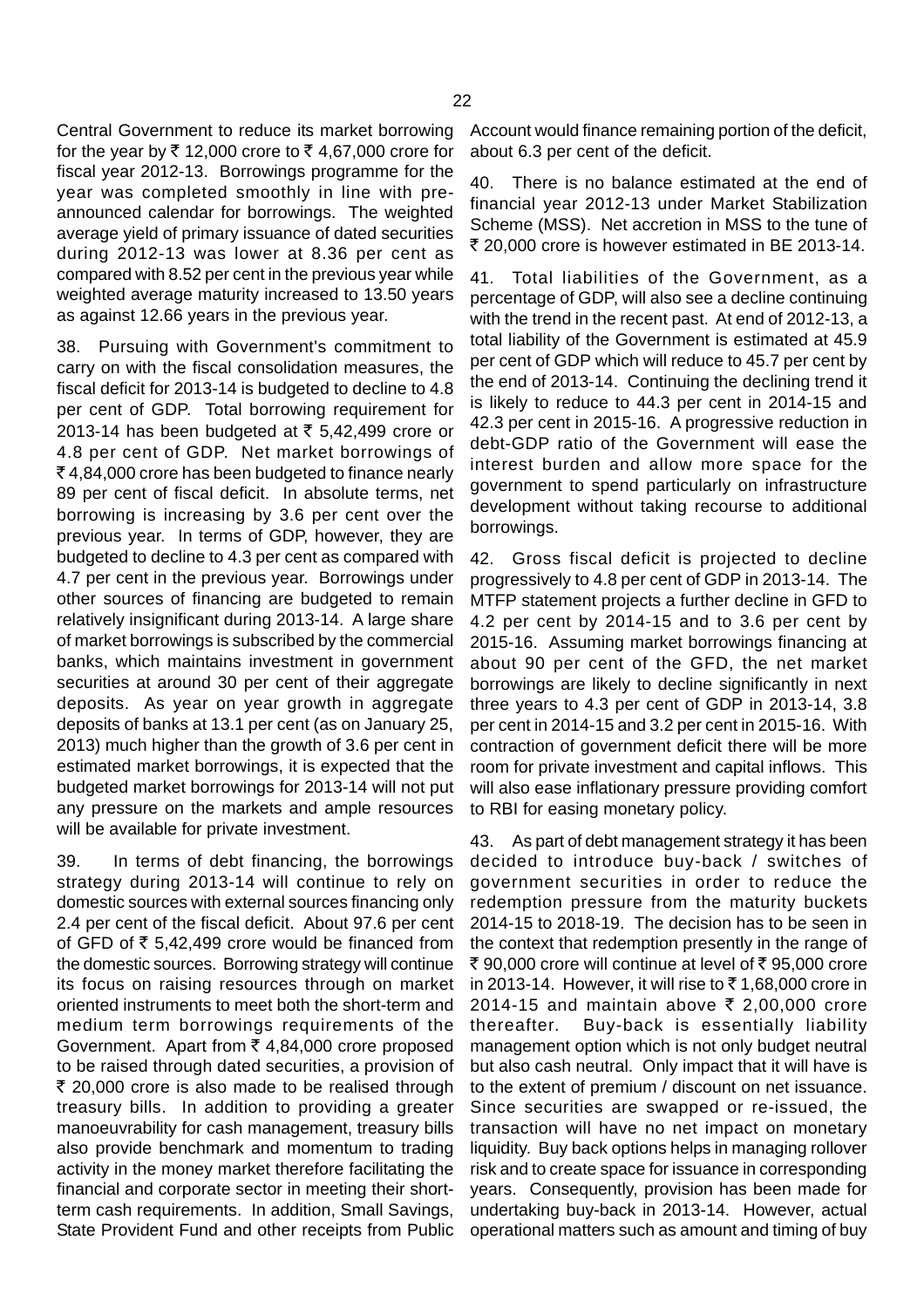back will be by the government at appropriate stage, depending on fiscal and market situation.

44. As per the decision taken by the Government disinvestment proceeds from Central PSUs from the financial year 2013-14 onwards will be used only for select capital investments. Accordingly, specific schemes financed till now from National Investment Fund (NIF) will henceforth be financed from the gross budgetary support. It has now been decided by Government that disinvestment proceeds from FY 2013-14 will get credited to the public account under the head National Investment Fund (NIF), and would remain there until withdrawn/invested only for the approved purposes. During 2013-14, Government proposes to finance "Recapitalization of Public Sector Banks (PSBs)" and investments in Railways for modernization and other capital projects from NIF. By using disinvestment proceeds for above purposes Government will only change the nature of capital assets owned by it as the disinvestment proceeds by reduction in capital assets of Government on one side will be matched by increase in the stock of its capital assets in other approved areas.

**Initiatives in Public Expenditure Management** 45. The most important public expenditure management initiative taken by the Government relates to its reversal of policy from fiscal expansion to fiscal consolidation. The public expenditure management through fiscal consolidation required major initiatives to contain government spending without affecting developmental and welfare programmes. With economic growth rate slowing, it was imperative that government spending particularly for the vulnerable section of the society continues, to provide effective protection against inflation in a difficult year. Thus the rationalization of expenditure had to be carried out judiciously rather than indiscriminately. A number of important initiatives have been taken towards fiscal consolidation largely with the aim of containing fiscal deficit, by taking appropriate measures particularly on the front of expenditure control, as brought out in earlier paras and optimization of revenue collections both on the tax and non-tax side.

46. The quarterly exchequer control based cash and expenditure management system which inter alia involves preparing a Monthly Expenditure Plan (MEP) was extended initially from 23 Demands for Grants during 2011-12 to additional 23 Demands for Grants with effect from 2012-13. However, it was subsequently extended to all Demands for Grants. Further, IT based application with the MIS system from e-lekha/Central Plan Scheme Monitoring System

(CPSMS) of the Controller General of Accounts was effectively used to monitor and evenly pace the plan expenditure during the year and also to avoid rush of expenditure at the year end. The practice of restricting the expenditure in the month of March to 15 per cent of budget allocation within the fourth quarter ceiling of 33 per cent was not only enforced rigorously, but also made applicable to Schemes-wise expenditure rather than limiting it to Demand as a whole. The emphasis was on right pacing plan expenditure by ensuring adequate resources for execution of budgeted schemes. Instructions were issued for strict adherence to rules on Utilization Certifications including linking of releases to the utilization of existing funds. This helped in prioritization of spending and avoiding undue parking of funds during the year. It was ensured that all programmes at implementation stage are provided adequate funds but at the same time avoiding excess releases merely on account of allocations. With modern technology at command, there is no need for withdrawing funds much in advance of actual expenditure requirements. It was impressed upon Ministries/Departments that funds may be released keeping in view the actual requirements. Austerity measures on Non-plan expenditure were also strictly enforced. Surplus funds lying with implementing agencies were also asked to be accounted for mandatorily at the stage of next release. Defence expenditure was also rationalized through reprioritization and keeping in view the actual fund requirements by taking into account the unutilized balances lying with its PSEs from the earlier government advances.

47. Rationalization of expenditure exercise thus undertaken also needs to be seen against the fact that a very ambitious plan outlay was provided in BE 2012-13, which was 22.1 per cent higher than RE 2011-12 and 26.3 per cent above 2011-12 Actuals. However, 2012-13 being the first year of the twelfth five year plan, many of the new schemes were at the preparatory/ take-off stage and it was not possible to incur expenditure of full scale magnitude in the very first year. Further, in many cases the releases were being made in advance of actual expenditure requirements leading to piling of funds in the pipeline. Given the fact that on the amount being kept idle in pipeline, government has to incur additional interest liability, it became imperative to curb such tendencies. With the help of modern technology and the real time availability of information on status of fund utilization and balances available, it became easier to improve the cash/fiscal management through timely release of adequate funds and avoidance of parking of funds without actual requirement. Further, exercise on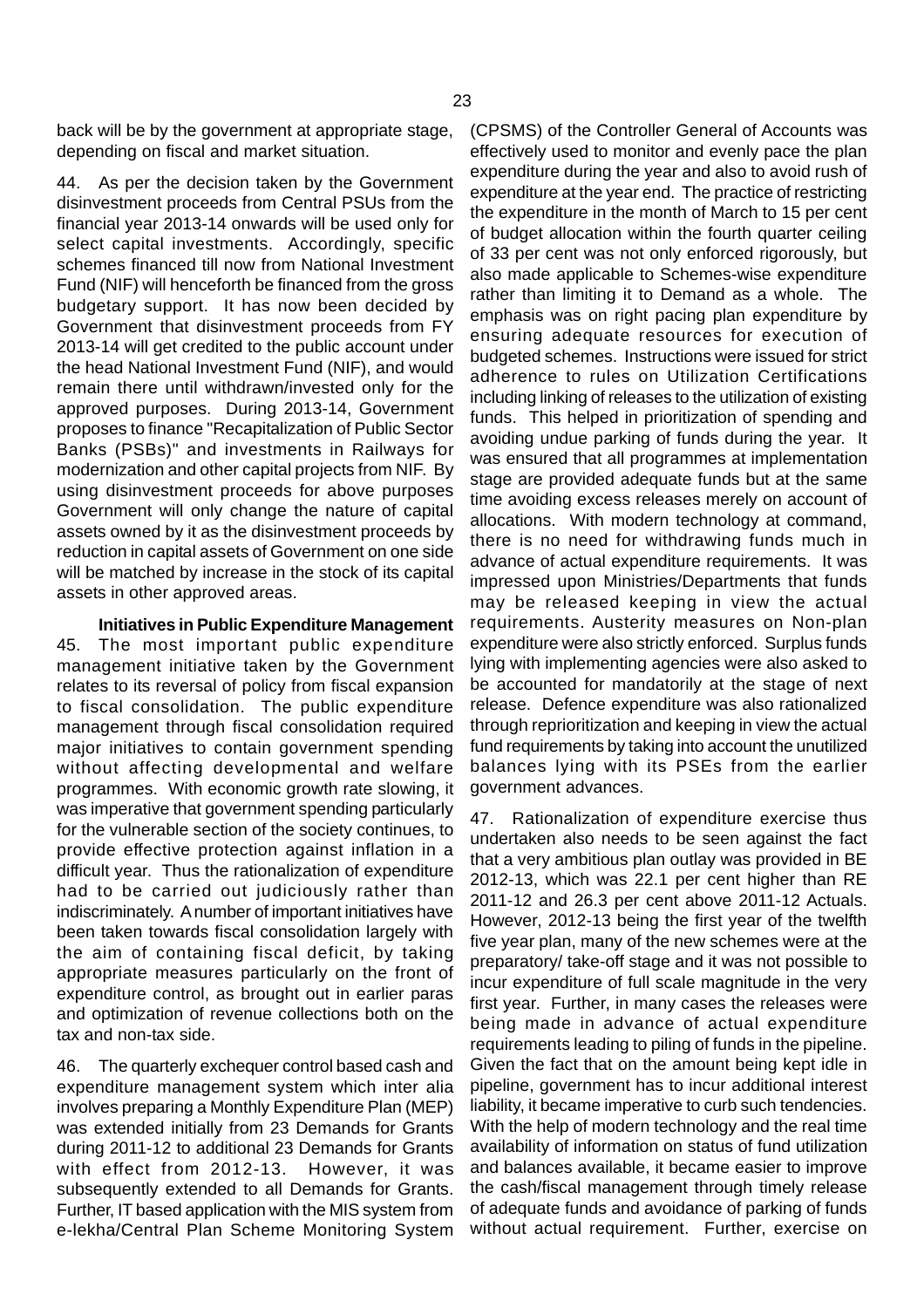prioritization of expenditure was undertaken to implement need based releases without compromising on thrust programmes/ areas. The approach yielded result, and helped in containing government spending within the targeted levels of fiscal deficit. The aforementioned steps not only helped in rationalizing government spending but also enabled base correction essential to contain government spending at sustainable levels. Having achieved the task, it was imperative that the consolidation thus achieved is carried forward in 2013-14. Task of fiscal consolidation has accordingly been carried out yielding good results in terms of containing fiscal deficit as per projections made, providing positive outlook to the economy as a whole.

48. While designing programmes and schemes for the XII Five Year Plan, government would be benefitted from the recommendations of the Expert Committee to streamline various Centrally Sponsored Schemes and reduce their numbers only to the critical areas. Further, the recommendation of the Expert Committee on the issue of plan and non-plan classification is being examined. The recommendation regarding direct releases to State Treasury would be gradually encouraged for various Centrally Sponsored Schemes. The proposal is being implemented by Planning Commission in consultation with line Ministries and is expected to make Central schemes more lean and effective.

49. Government has taken important decisions to streamline petroleum subsidy. However, there is need to target both fuel and fertilizer subsidy to benefit directly to the deserving. The Government of India provides Kerosene at subsidized prices to BPL families under the Public Distribution System (PDS). There is overwhelming evidence that this approach is resulting in waste, leakage, adulteration and inefficiency. Therefore, it is imperative that the system of delivering the subsidized Kerosene be reformed urgently. The system of provision and delivery of subsidized LPG to intended beneficiaries needs to be similarly reformed. Fertilizer subsidy, as it exists today, is available to all farmers. It is not possible to differentiate the segments for which the subsidy should be given in this sector. There is a need to evolve a suitable mechanism for direct subsidies to individuals who are entitled to them. Similarly, delays and leakages in respect of various welfare schemes of the Government have been an area of concern. As a result Government felt urgent need to evolve a suitable mechanism for transferring subsidies and benefits directly to the entitled individuals/families. Based on the decision taken in the meeting of the National

Committee on Direct Cash Transfers held by the Prime Minister, Direct Benefit Transfers has been rolled out from 1st January 2013 in 43 identified districts. The purpose of Direct Benefits Transfer is to ensure that benefits go to individual's bank accounts electronically, cutting down delays, channels and diversions. Further, Pilot projects in respect of direct transfer of subsidy for LPG and Kerosene have been undertaken. Similar projects for Fertilizers are also being considered. Based on the lessons learnt there from, Government shall decide about nationwide rollout of the programme. With direct transfer of benefits to the end users, delivery of subsidies can be streamlined through better targeting and administration.

#### **Railway Budget**

50. Railway Budget is presented separately however, the earnings and expenditure and all other major financial figures are incorporated in the General Budget. Government support is provided to Railways in the form of Gross Budgetary Support (GBS) and a return on this investment, called Dividend, is paid every year. The rate of Dividend is determined by the Railway Convention Committee and is presently proposed at 4 per cent. There has been no default in the payment of dividend in the last ten years. Railway revenues are primarily earned through two major traffic streams, passenger and freight. Some earnings are also contributed by parcels, commercial utilization of land, siding charges, advertisement and dividend paid by Railways' PSUs. The earnings are utilized to meet the operating expenses called Ordinary Working Expenses (OWE) and pensionary charges. The remaining surplus is used to pay dividend and balance is ploughed back as plan investment for meeting safety and development needs of the system.

51. Railways finances improved in the last decade in as much as that it attained the Operating Ratio of 75.9 per cent in 2007-08. This was primarily due to buoyancy in the national economy getting reflected in railway traffic also and the average growth in railway expenditure. However, after 2007-08, the OWE and pension payment soared consequent upon implementation of the 6th Central Pay Commission (CPC), whereas the momentum of growth in earnings witnessed earlier could not be maintained. As a result the Operating Ratio deteriorated to the extent of 95 per cent. The Railway Plan could be sustained by drawing down from the Railway Reserve Funds. In fact, the balances in Railway Reserve Funds became negative to the extent of  $\bar{\tau}$  2,100 crore and  $\bar{\tau}$  385 crore during 2010-11 and 2011-12 respectively. Ministry of Finance provided a loan of  $\bar{\tau}$  3,000 crore in 2011-12 to bridge the negative balances in the Railway Funds